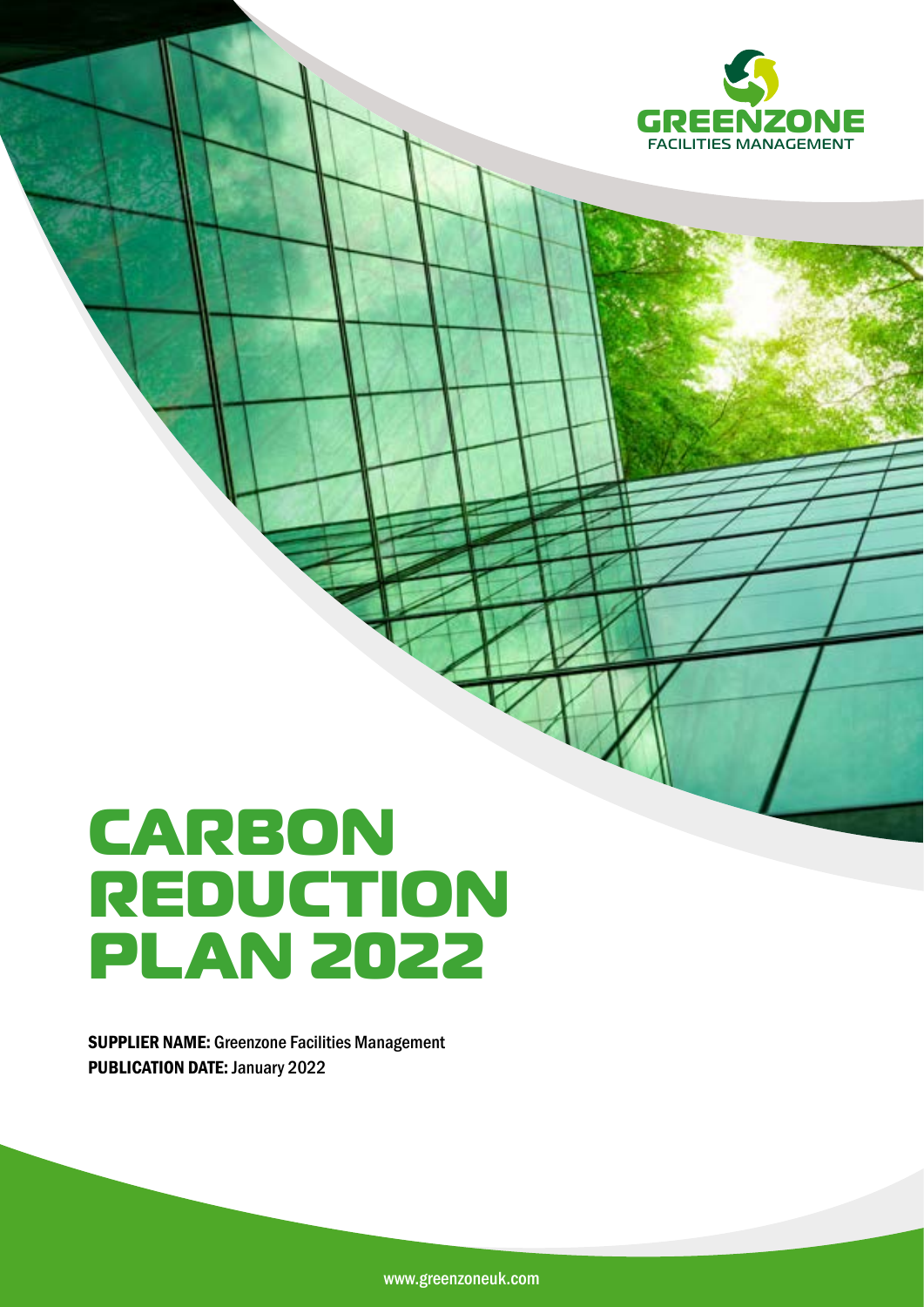

# **COMMITMENT TO ACHIEVING NET ZERO**

#### **Greenzone** is committed to achieving Net Zero emissions by **2030.**

Currently Greenzone Facilities Management Limited does not have a reporting obligation under the Companies (Directors' Report) and Limited Liability Partnerships (Energy and Carbon Report) Regulations 2018. However, Greenzone is working toward and committed to understanding and potentially voluntarily reporting on energy and GHG emissions. Our business model is incredibly complex, and we provide nationwide services, we are working towards being able to fully assess our environmental impact to provide more detailed and accurate reporting. Our aim is to work with our existing suppliers to achieve this by 2030. As a starting point for our carbon reduction plan, we have identified the following:

# SCOPE 1 Direct Emissions

- Company Vehicles this includes our employees who travel to and from work, company visits to clients, suppliers and industry specific events.
- IT as a waste broker, we rely heavily on our technology and servers to deliver our offer to our clients.
- Building Infrastructure, we have two office locations which are operational from 8am in the morning to 6pm in the evening and these buildings consume energy through heating, air conditioning and lighting.
- Materials consumption and Waste our business provides water and refreshments for our employees as well as food, this results in waste that needs to be recycled or disposed of in general waste. Deliveries have packaging and our IT department generates WEEE waste.

# SCOPE 2 Energy Indirect Emissions

- **Electricity purchased**
- Gas
- Waste removal
- **Water**

# SCOPE 3 Other Indirect Emissions

- Employee personal travel and commuting
- Subcontractors emissions
- Solid waste disposal and greenhouse gas associated with removal

www.greenzoneuk.com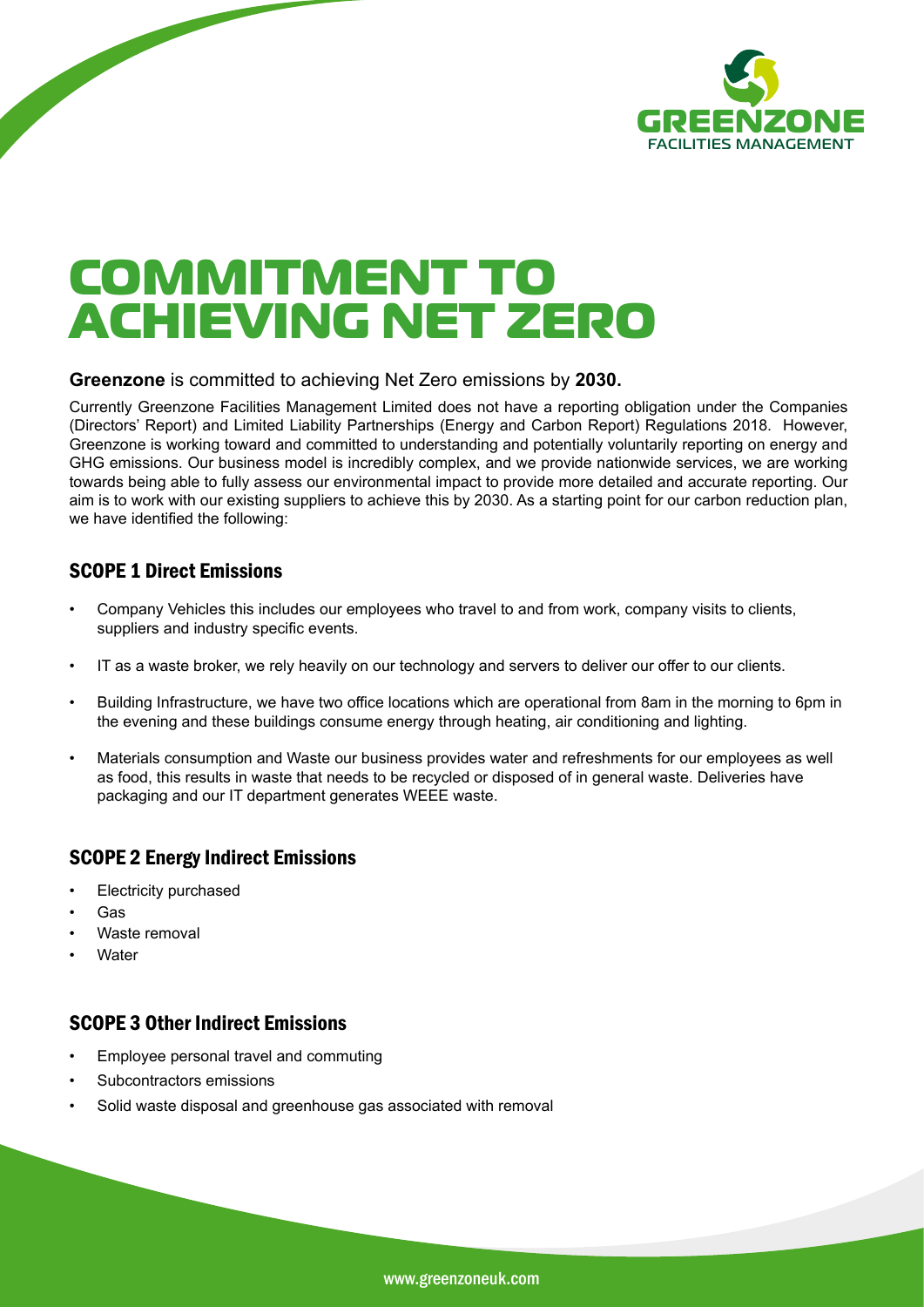

# Baseline Emissions Footprint

#### Baseline Year: 2021

Additional Details relating to the Baseline Emissions calculations.

As company we do not currently have the expertise inhouse to be able to accurately measure our carbon emissions, so we have used data obtained from Small Business Carbon Emissions Statistics - Small99 and as such we are currently working under the assumption that of the emissions produced at Greenzone (total value approx. 230 Tonnes based on 2 office locations) 35% of this will account for Scope 1 & 2 Emissions, 65% of this will equate to Scope 3 emissions.

#### Baseline year emissions:

| <b>EMISSIONS</b>              | TOTAL $(tCO2e)$                                                                                                                                                                     |
|-------------------------------|-------------------------------------------------------------------------------------------------------------------------------------------------------------------------------------|
| Scope 1                       | No prior scope 1 emissions reported                                                                                                                                                 |
| Scope 2                       | No prior scope 2 emissions reported                                                                                                                                                 |
| <b>Scope 3</b> (inc. Sources) | No prior scope 3 emissions reported                                                                                                                                                 |
| <b>Total Emissions</b>        | Estimate through company research and case studies obtained from Small<br>Business Carbon Emissions Statistics - Small99 our emissions are in the region<br>of 230 tonnes per year. |

# Estimated Emissions\*

| <b>Baseline Year: 2021</b>      |                                                                                                                                                                               |
|---------------------------------|-------------------------------------------------------------------------------------------------------------------------------------------------------------------------------|
| <b>Baseline year emissions:</b> |                                                                                                                                                                               |
| <b>EMISSIONS</b>                | TOTAL $(tCO2e)$                                                                                                                                                               |
| Scope 1                         | 15% of 230 Tonnes = $34.5$ Tonnes                                                                                                                                             |
| Scope 2                         | $20\%$ of 230 Tonnes = 46 Tonnes                                                                                                                                              |
| <b>Scope 3</b> (inc. Sources)   | 65% of 230 Tonnes = $149.50$ Tonnes<br>(Employee personal travel and commuting, Subcontractors emissoins)<br>Solid waste disposal and greenhouse gas associated with removal) |
| <b>Total Emissions</b>          | *230 Based on our company research we assume that our approximate emis-<br>sions will be broken down as above.                                                                |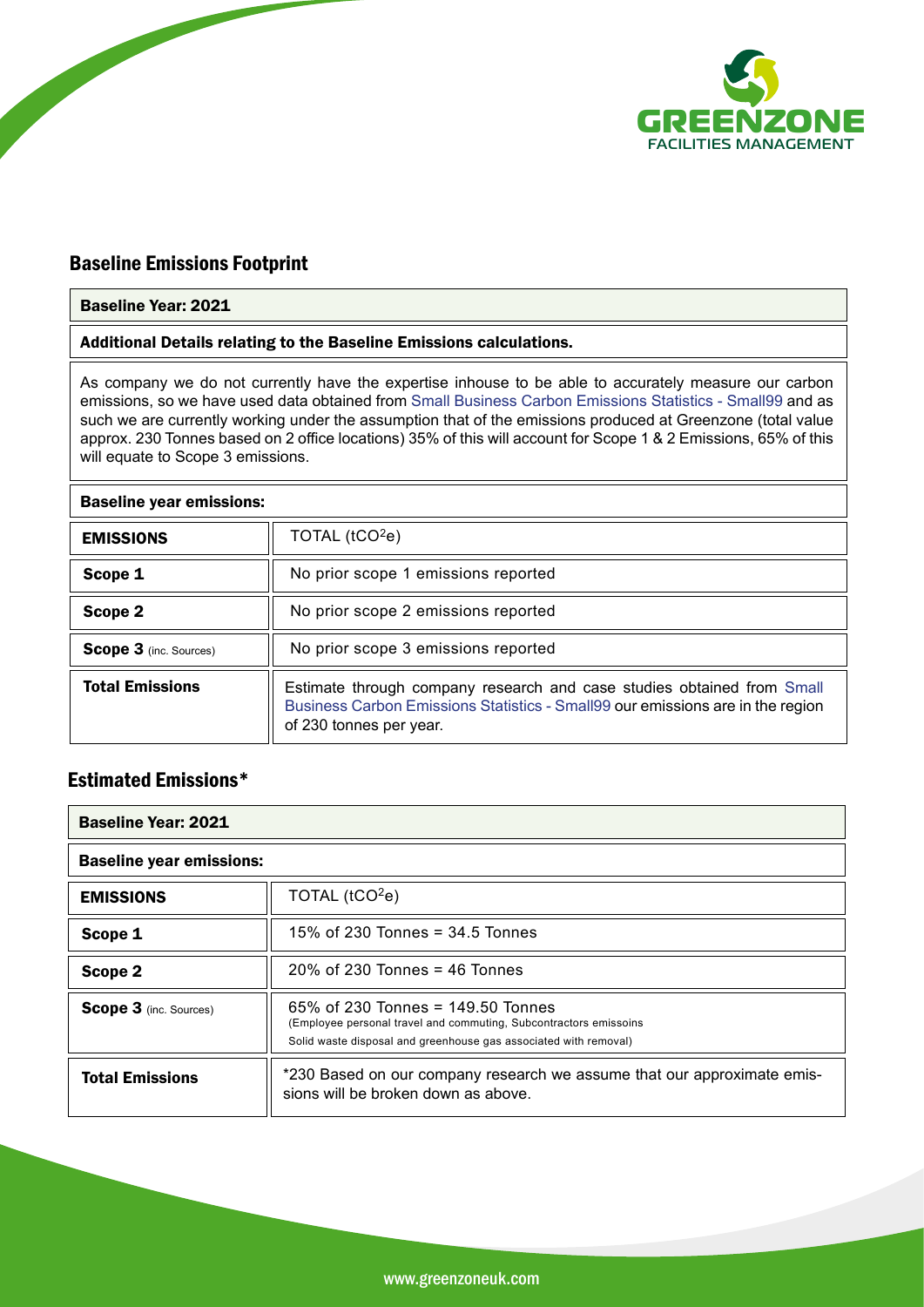

## Emissions reductions targets

In order to continue our progress to achieving Net Zero, we have adopted the following carbon reduction targets. We project that carbon emissions will decrease over the next five years to **100** tCO2e by **2027**. This is a reduction of **43.28%** based on our current estimate that we currently produce 230 tCO2e.

Please note that the stated target is an interim target pending full assessment and advice from external consultants.

# Carbon Reduction Projects Completed and Ongoing

- As a business we hold ISO 14001.
- We have invested in our systems and technology and as a business we facilitate hybrid working minimising company travel.
- Greenzone have a carbon offsetting partnership with Tree Nation Forest of Greenzone Facilities Management | Tree-Nation - Forest's trees to offset our own carbon emissions and those of our clients.
- All company vehicles are either electric or hybrid and electric car charging points have been installed in our office locations to facilitate this.
- From the financial year beginning 1 April 2022 to engage a specialist partner to assess and advise on our Scope 1 (direct emissions), 2 (electricity indirect emissions), total energy use in kWh, description of energy efficiency measures, an intensity metric, methodologies used to calculate information on scope 1 and 2 emissions and energy use. Further to advise in respect of data collection and voluntary reporting on Scope 3 (other indirect) emissions.
- Internal waste management policy encourages segregation of all wastes streams in the office.
- 64% of our supply chain are SME sized local businesses and we work with them to support our environmental objectives to increase recycling and divert waste from landfill.
- We have adopted intelligent lighting in both buildings we operate.
- Co-Winners of 2 Green Apple Awards.
- We have implemented a sustainable procurement policy at Greenzone.

#### **In the future we hope to implement further measures such as:**

- The installation of solar panels as an alternative green energy source.
- The installation of ground source heat pumps as a more efficient means of heating the building.
- We will be able to accurately determine the tCO2e of our current supply chain and offset these carbon emissions further through our partnership with Tree Nation.
- To offset all Scope 3 emissions of employees through sustainable offsetting.

www.greenzoneuk.com